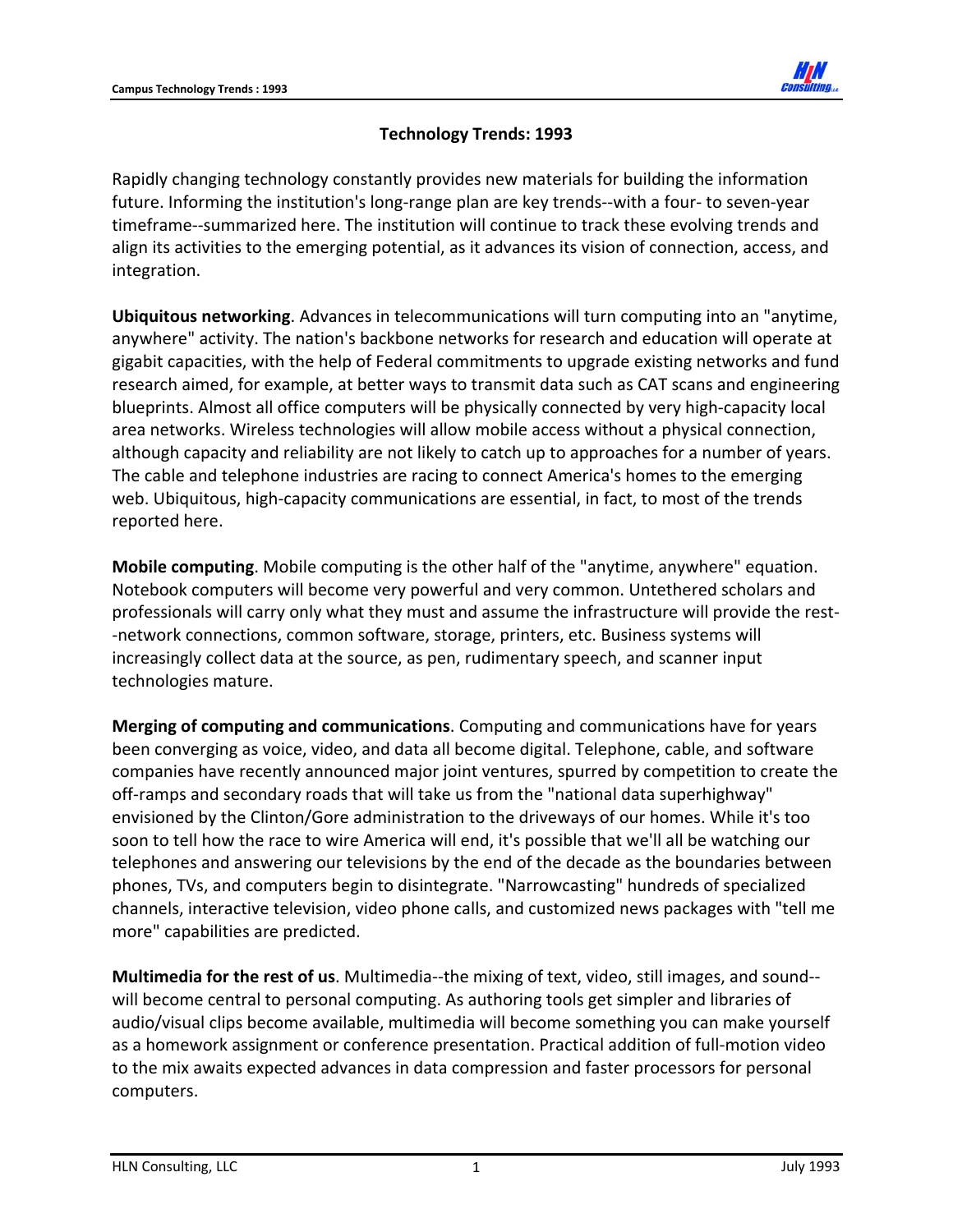

**The new textbook**. Traditional survey textbooks, with their three‐ to four‐ year development cycle, are likely to be edged out of the marketplace by customized books published on demand, course packs assembled from a variety of sources, and multimedia disks such as "Perseus," a CD‐ROM from Yale University Press that contains 25 volumes of Greek text, a Greek dictionary, and 6,000 photos and drawings of artifacts and archeological sites.

**Interoperation, integration**. The ability to mix and match hardware and software from a variety of vendors will substantially improve as vendors come to the conclusion that their markets will be constrained otherwise. Paired with advances in data management tools and networking, this "open systems" approach will make it easier to integrate bodies of data. Administrators will reap the benefits of a larger business picture. Research communities can also begin treating bodies of data as integrated‐‐tracking related studies and building multiple‐study databases, for example.

**Commodity hardware, software stability**. Hardware at almost all levels will increasingly become a commodity, with fewer and fewer differences among vendors. As with televisions today, brand will come to matter less than features. Traditionally, organizations have sought stability by standardizing to a family of hardware platforms. As the ability to work across platforms improves, stability will mean standardizing to the user interface and a familiar set of personal productivity software.

**"User‐centric" computing**. The individual is moving to the center of the computing universe, thinking and working in familiar ways instead of having to adapt to the technology. One development is the compound document, in which data, applications, etc. are "attached" to the document, rather than the other way around. The links can be "live," so that data updated elsewhere is automatically reflected in the document. The document is the organizing principle for the relevant text, sound, video, etc., along with their supporting applications. Personal productivity software‐‐another aspect of "user‐centric" computing‐‐will flourish, with genres such as "personal assistants" becoming as common as word processing today.

**Client/server model**. The client/server approach to computing will mature and dominate, as open systems standards and the necessary base of development tools emerge. In this model, application software is divided among computers of different sizes in different locations so each function can be done where most effective. "Clients," usually personal computers, interact with a number of "servers" that provide data, computational power, or other services as needed. The servers‐‐mainframes, powerful workstations, novel printing devices, etc.‐‐can be located almost anywhere. The network ties the components together. This approach lets people interact with a vast range of sources through the familiar user interface of their personal computer. This flexible, modular strategy also breathes new life into the possibility of integrating data and systems by building many smaller applications that can communicate and cooperate.